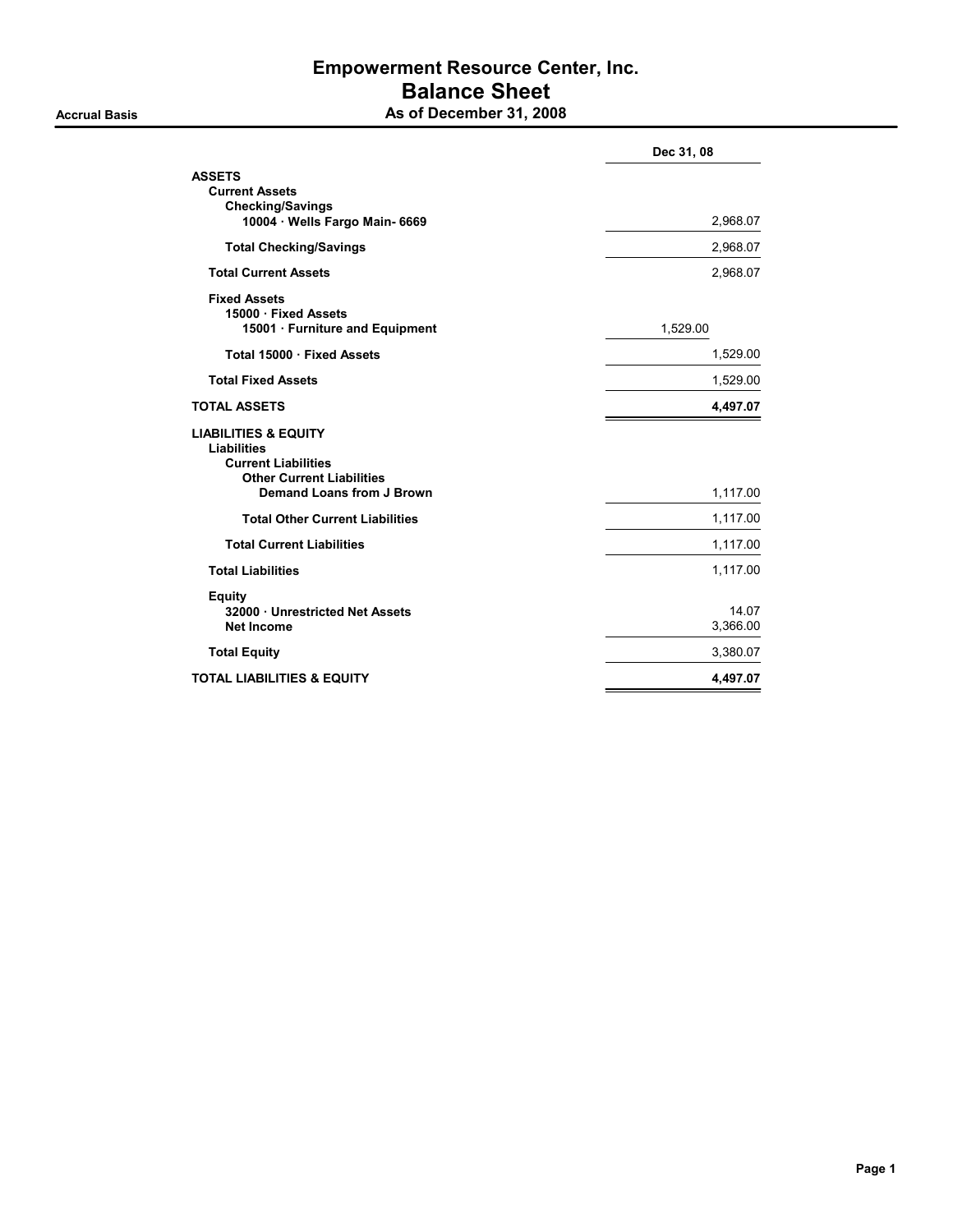## Empowerment Resource Center, Inc. Profit & Loss Accrual Basis **Accrual Basis January through December 2008**

|                                                                                               | Jan - Dec 08           |
|-----------------------------------------------------------------------------------------------|------------------------|
| <b>Ordinary Income/Expense</b>                                                                |                        |
| <b>Income</b><br><b>Donations in Kind</b><br>42000 Contributions                              | 128,910.00<br>6,657.00 |
| <b>Total Income</b>                                                                           | 135,567.00             |
| <b>Gross Profit</b>                                                                           | 135,567.00             |
| <b>Expense</b><br><b>General and Administrative</b><br>63000 · Program Expense - Participants | 4,790.00<br>109,994.00 |
| 65000 Operations<br>65005 Fundraising Expenses                                                | 17,417.00              |
| Total 65000 Operations                                                                        | 17,417.00              |
| <b>Total Expense</b>                                                                          | 132,201.00             |
| <b>Net Ordinary Income</b>                                                                    | 3,366.00               |
| Net Income                                                                                    | 3,366.00               |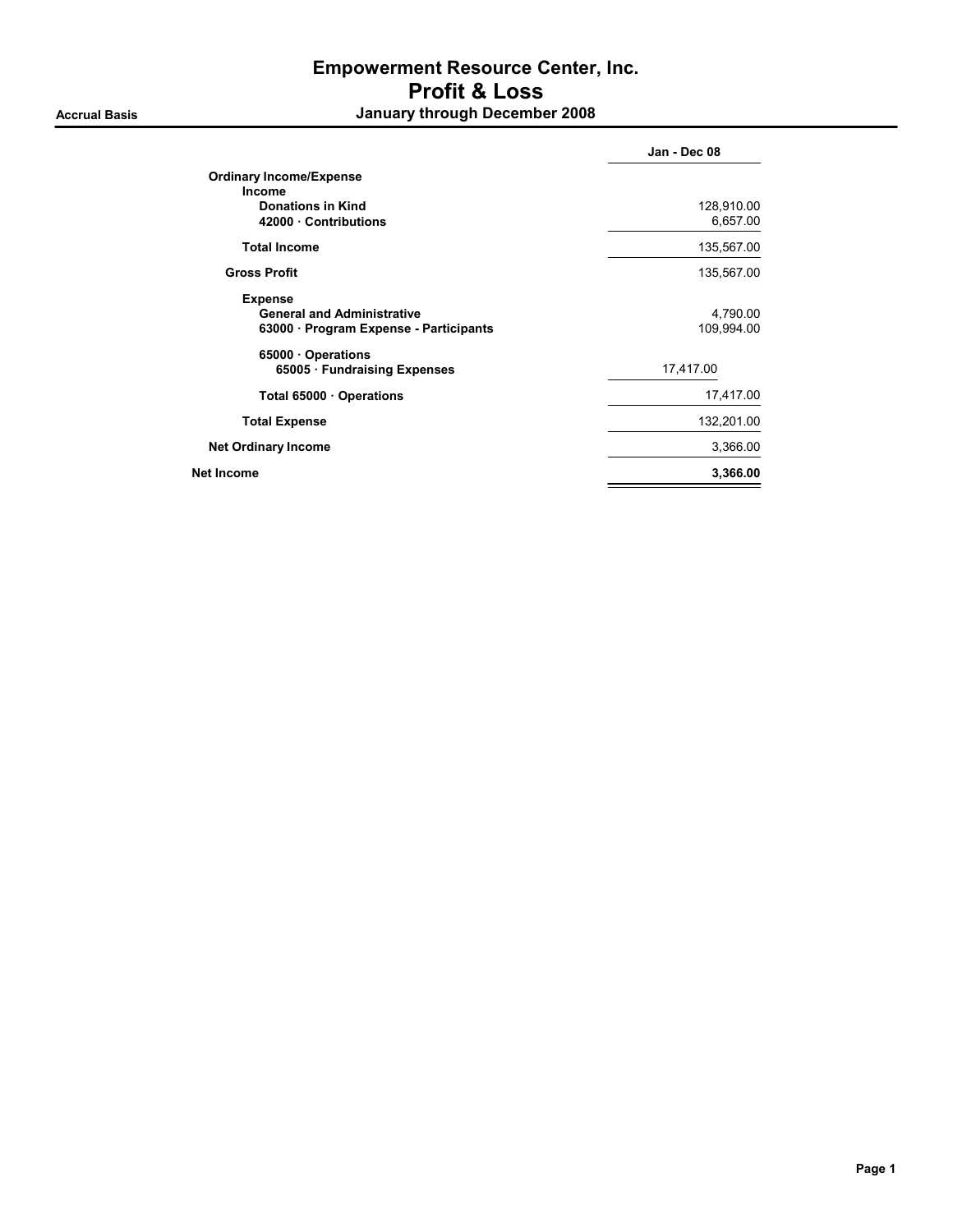## Empowerment Resource Center, Inc. Profit & Loss Accrual Basis **Accrual Basis January through December 2008**

|                                        | Jan - Dec 08 |
|----------------------------------------|--------------|
| <b>Ordinary Income/Expense</b>         |              |
| <b>Income</b>                          |              |
| Donations in Kind                      | 128,910.00   |
| 42000 Contributions                    | 6,657.00     |
| <b>Total Income</b>                    | 135,567.00   |
| <b>Gross Profit</b>                    | 135,567.00   |
| <b>Expense</b>                         |              |
| <b>General and Administrative</b>      | 4,790.00     |
| 63000 · Program Expense - Participants | 109,994.00   |
| 65000 · Operations                     | 17,417.00    |
| <b>Total Expense</b>                   | 132,201.00   |
| <b>Net Ordinary Income</b>             | 3,366.00     |
| Net Income                             | 3,366.00     |
|                                        |              |